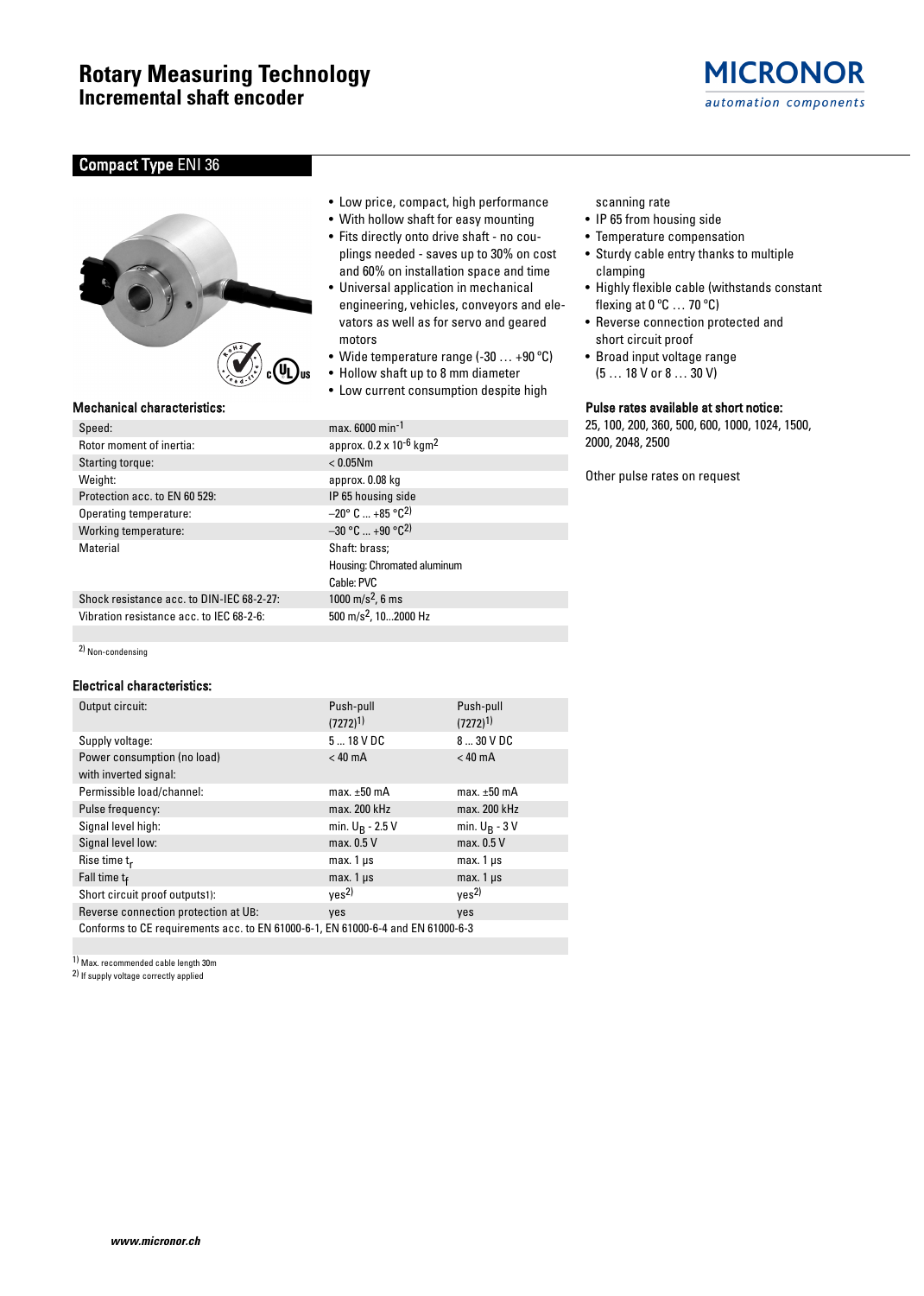

# **Hollow shaft version, Type ENI 36**

## **Terminal assignment:**



ate unused outputs before initial startu

### Dimensions

Bracket with torque stop short (1)



Bracket with torque stop long (2)

Bracket with stator coupling (5)